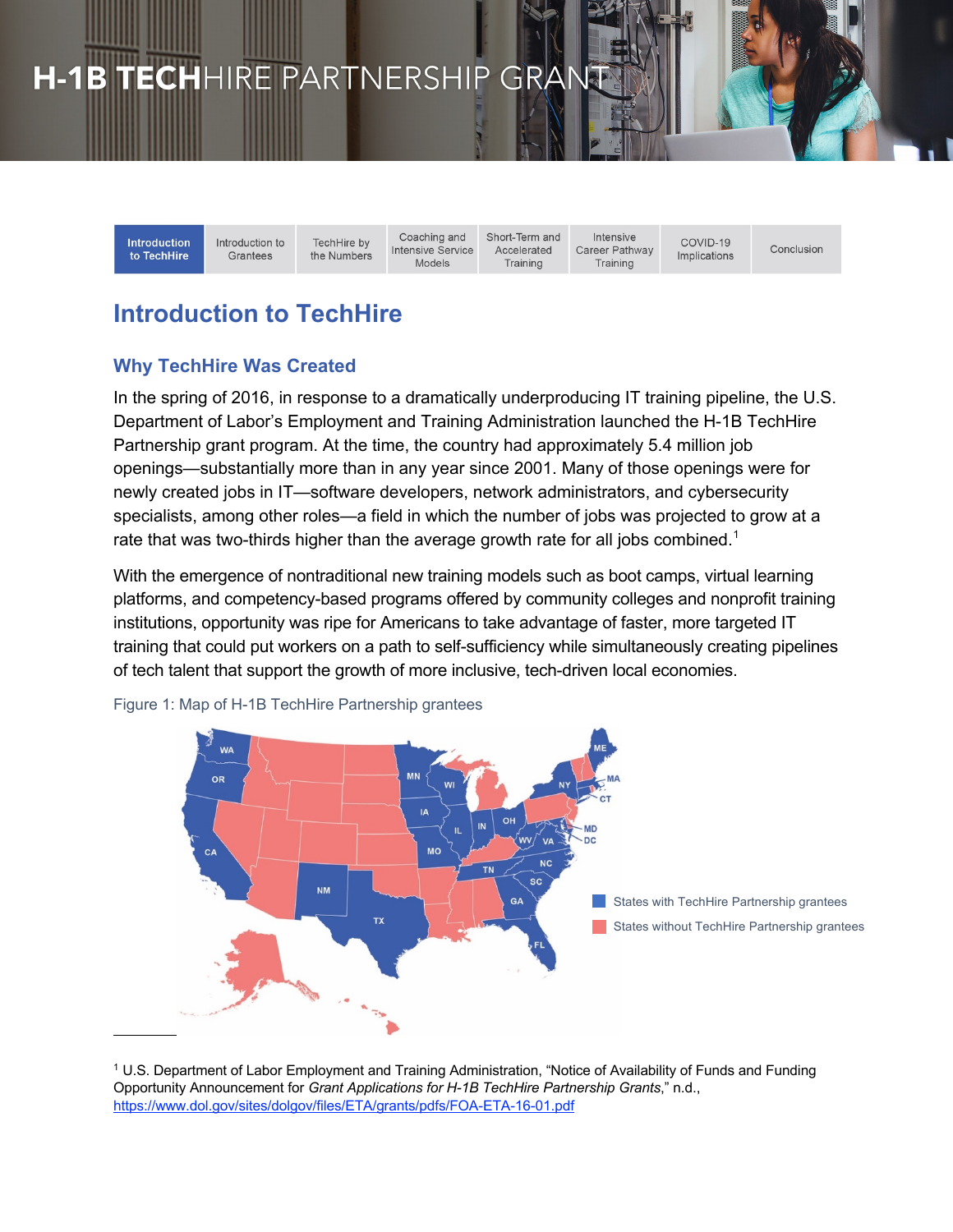## **TechHire at a Glance**

The H-1B TechHire Partnership Grant awarded approximately \$150 million in grant funding to assist nontraditional jobseekers, such as unemployed adults, out-of-school young adults with barriers to employment, individuals with a criminal record, and other hard-to-serve populations. This money was awarded to 39 organizations in 24 states and the District of Columbia. The recipients included public workforce organizations and workforce or industry intermediaries, community colleges, community and faith-based organizations, and business-related nonprofit training providers.